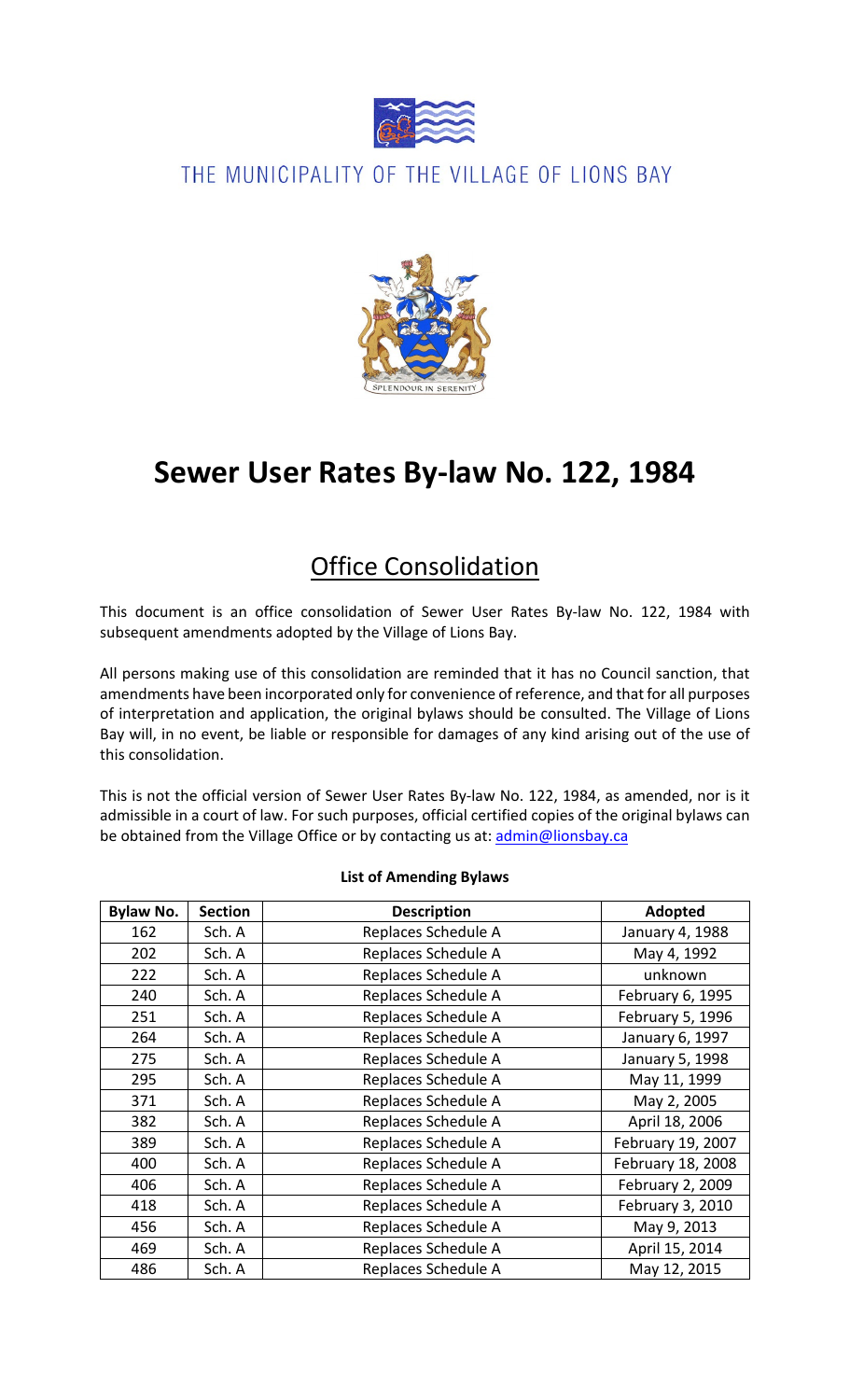| 501 | 2abc,         | Section 2 text amended, replaces Schedule A | February 16, 2016 |
|-----|---------------|---------------------------------------------|-------------------|
|     | Sch. A        |                                             |                   |
| 515 | Sch. A        | Replaces Schedule A                         | February 21, 2017 |
| 539 | Sched A       | Replaces Schedule A                         | February 20, 2018 |
| 558 | 2             | Replaces Schedule A                         | February 19, 2019 |
| 569 | $\mathcal{P}$ | Amends s.2a re.                             | Feb.18, 2020      |
|     |               | due date for payment to Dec.31st            |                   |
| 579 | 3             | Amends 2(c) to extend 2020 discount period  | April 21, 2020    |
| 588 | Sched A       | Replaces Schedule A                         | February 16, 2021 |
| 610 | Sched A       | Replaces Schedule A                         | February 15, 2022 |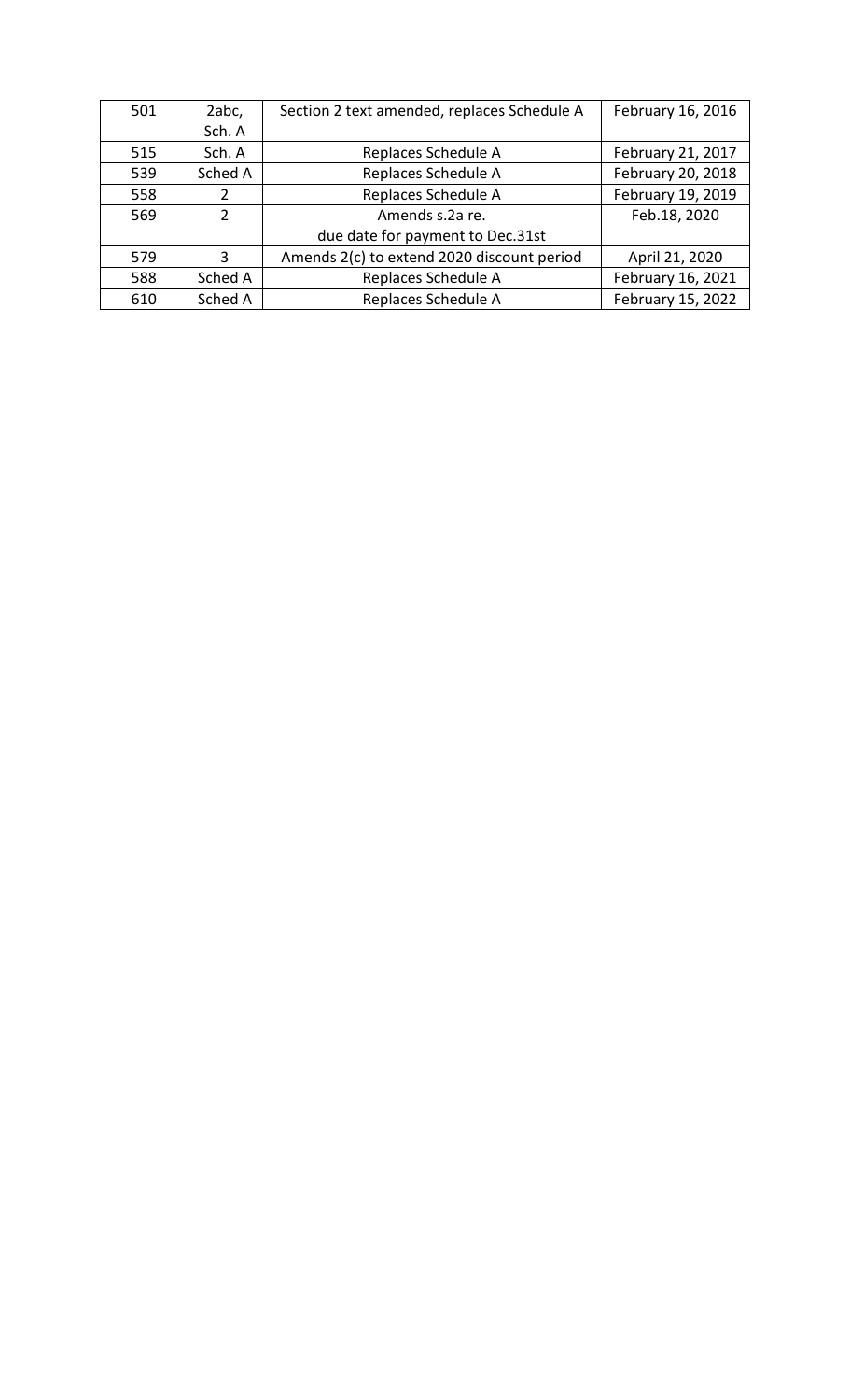#### THE MUNICIPALITY OF THE VILLAGE OF LIONS BAY

By-law # 122 – Sewer Use Rate

A by-law to provide for the imposition of a charge against the owner or occupier of real property for the use of the sewer system of the municipality.

The Council of the Village of Lions Bay, in open meeting assembled, enacts as follows:

- 1. There is hereby imposed and levied a sewer user charge against owner or occupier of land or real property whose property is connected to the sewer system and the clerk shall classify each consumer in accordance with the categories set out in Schedule "A", attached to and forming part of this By-law.
- 2. (a) Rates shall be due and payable to the Village of Lions Bay on or before December 31st each year.

[Amended by Bylaw No. 501]

(b) The period the rates cover is from January 1st to December 31st of each year.

[Amended by Bylaw No. 501]

(c) A prompt payment discount shall be allowed, as set out in Schedule "A", if payment is made on or before the 31<sup>st</sup> day of March of each year, other than the year 2020, when a prompt payment discount shall be allowed, as set out in Schedule "A" if payment is made on or before the 1<sup>st</sup> day of June.. [Amended by Bylaw No. 501] [Amended by Bylaw No. 579]

3. Any rate rema1n1ng unpaid on the thirty-first of December shall be deemed to be taxes in arrear on the property concerned and shall be forthwith entered on the real property tax roll by the Collector as taxes in arrear.

4. This by-law may be cited as the "Sewer User Rates By-law No. 122, 1984".

READ a first time this <u>\_\_\_11th \_\_</u>\_ day of \_\_<u>May</u> \_\_, 1984. READ a second time this <u>\_\_11th \_\_\_</u> day of \_\_<u>May</u> \_\_, 1984. READ a third time this 11th day of May , 1984.

RECEIVED the APPROVAL of the MINISTER OF MUNICIPAL AFFAIRS this 12th day of June 1984.

RECONSIDERED and FINALLY PASSED AND ADOPTED this <u>9th</u> day of July 1984.

\_\_\_\_\_\_\_\_\_\_\_\_\_\_\_\_\_\_\_ \_\_\_\_\_\_\_\_\_\_\_\_\_\_\_\_\_\_\_\_\_

 Mayor Clerk Certified a true copy of By-law No. 122 at third reading.

\_\_\_\_\_\_\_\_\_\_\_\_\_\_\_\_\_\_\_